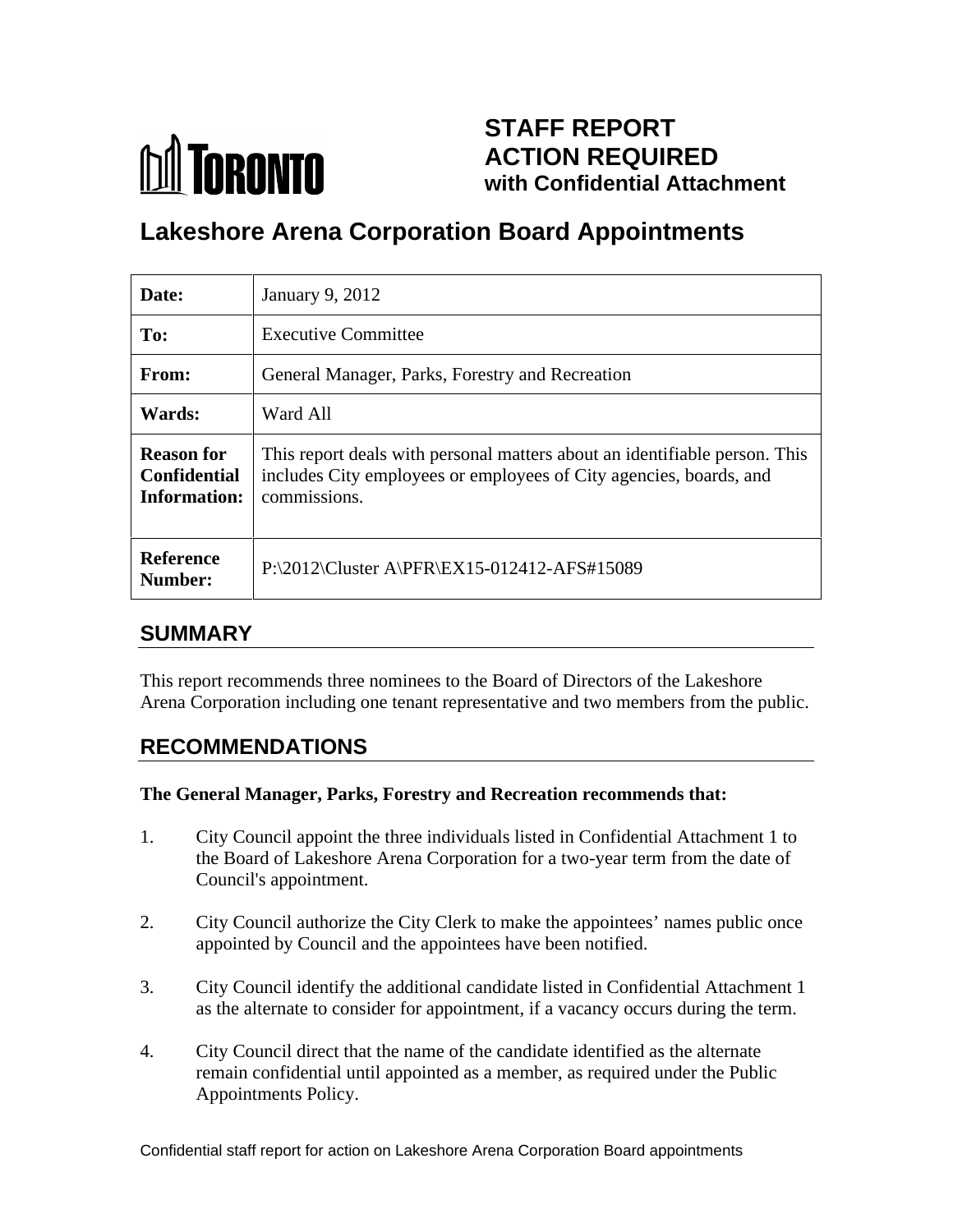#### **Financial Impact**

There are no financial implications resulting from the adoption of this report.

#### **DECISION HISTORY**

City Council at its meeting held on July 12, 13 and 14, 2011, adopted as amended EX7.1 headed, "Restructuring of Relationship with Lakeshore Lions Arena Incorporated". This report established the Lakeshore Arena Corporation. Its mandate includes: assumption of the leasehold interest of the arena, ownership of the asset and project construction debt of the Lakeshore Lions Arena Incorporated (LLAI), and operation and management of the Arena. These actions have been taken to protect the City's financial interest and to avoid the loss that would arise from a default. The report can be viewed at: <http://app.toronto.ca/tmmis/viewAgendaItemHistory.do?item=2011.EX7.1>

Staff Report - Restructuring of Relationship with Lakeshore Lions Arena Incorporated (June 6, 2011) [\(http://www.toronto.ca/legdocs/mmis/2011/ex/bgrd/backgroundfile-38923.pdf](http://www.toronto.ca/legdocs/mmis/2011/ex/bgrd/backgroundfile-38923.pdf)) Attachment 3 to Staff Report: By-Law of the Lakeshore Arena Corporation [\(http://www.toronto.ca/legdocs/mmis/2011/ex/bgrd/backgroundfile-38924.pdf](http://www.toronto.ca/legdocs/mmis/2011/ex/bgrd/backgroundfile-38924.pdf))

## **ISSUE BACKGROUND**

City Council established the Board composition of the Lakeshore Arena Corporation as follows:

- a. The General Manager of Parks, Forestry and Recreation, or her designate, as the Chair of the Board;
- b. The Chief Corporate Officer or his designate;
- c. The Deputy City Manager and Chief Financial Officer or his designate;
- d. A representative of the tenants; and,
- e. Two members of the public with expertise and a background in sports and entertainment, finance, and/or marketing.

The first three Board members' positions previously approved by Council July 12, 13 and 14, 2011 are: (i) Ann Ulusoy, Director, Management Services, Parks, Forestry and Recreation as the designate of the General Manager of Parks, Forestry and Recreation; (ii) Bruce Bowes, the Chief Corporate Officer; and (iii) Mike St. Amant, Director,

Accounting as the designate of the Deputy City Manager and Chief Financial Officer.<br>During the last quarter of 2011, the Board recruited the tenant representative and citizen representatives identified in (d) and (e) above, and are reporting back to Council with the recommended appointees.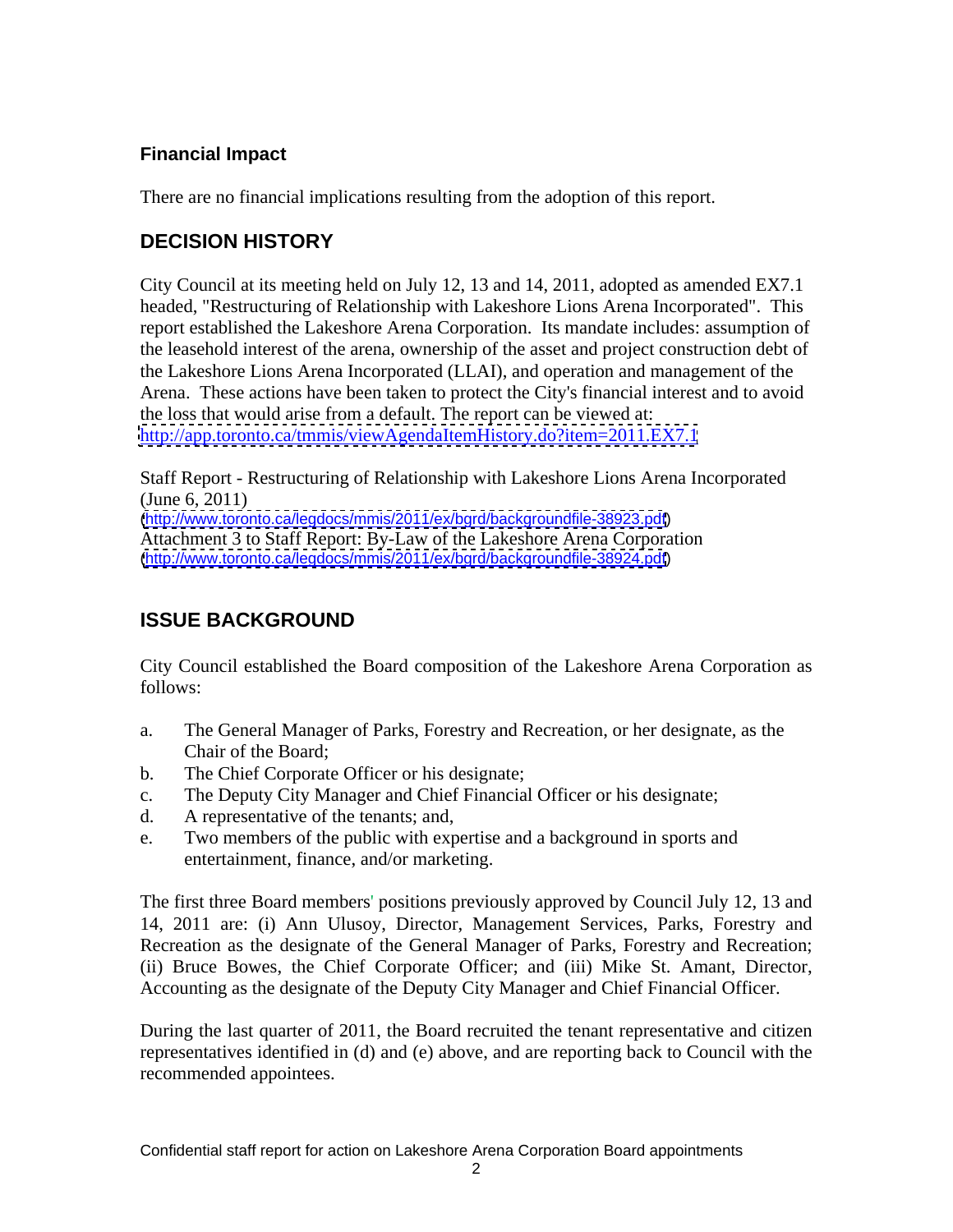#### **COMMENTS**

#### **Recruitment Process:**

The three City appointees to the Board formed the Nominating Committee and advertised the two director's at large vacancies in the Globe and Mail in October 2011. For the tenant representative, the largest tenants of the Arena were approached. There were a total of 41 applications for the two vacancies, of which 8 were interviewed by the three Board members in December 2011.

The qualifications of the nominees are in compliance with City of Toronto's Public Appointments Policy, Lakeshore Arena Corporation's By Law #1 and the Nomination Guidelines.

It is recognized that each director will bring a different set of skills to the LAC Board. Combined with the three City appointees, the Board will possess a combined understanding of finance, accounting, real estate, and business management. In particular, the Board will have experience in strategic planning; debt financing principles; negotiating complex leases, acquisitions and sales; managing commercial real estate; managing a sports and entertainment facility; experience in acquisition or divestiture of businesses and properties; and marketing and sales experience in sports and entertainment or related businesses.

The City's Public Appointments Policy requires City Corporations to reappoint members after two years without an advertised recruitment, but through City Council approval for a period of two additional years. After a four-year term, Board members are then required to reapply to sit as a Board member through an advertised recruitment whereupon a new Board is selected.

Diversity information is not disclosed as it is personal information under MFIPPA. The biographies of the recommended Board members are disclosed in the Confidential Attachment.

#### **CONTACT**

Ann Ulusoy, Director Parks, Forestry and Recreation; and Chair, Lakeshore Arena Corporation 416-392-8190 aulusoy@toronto.ca